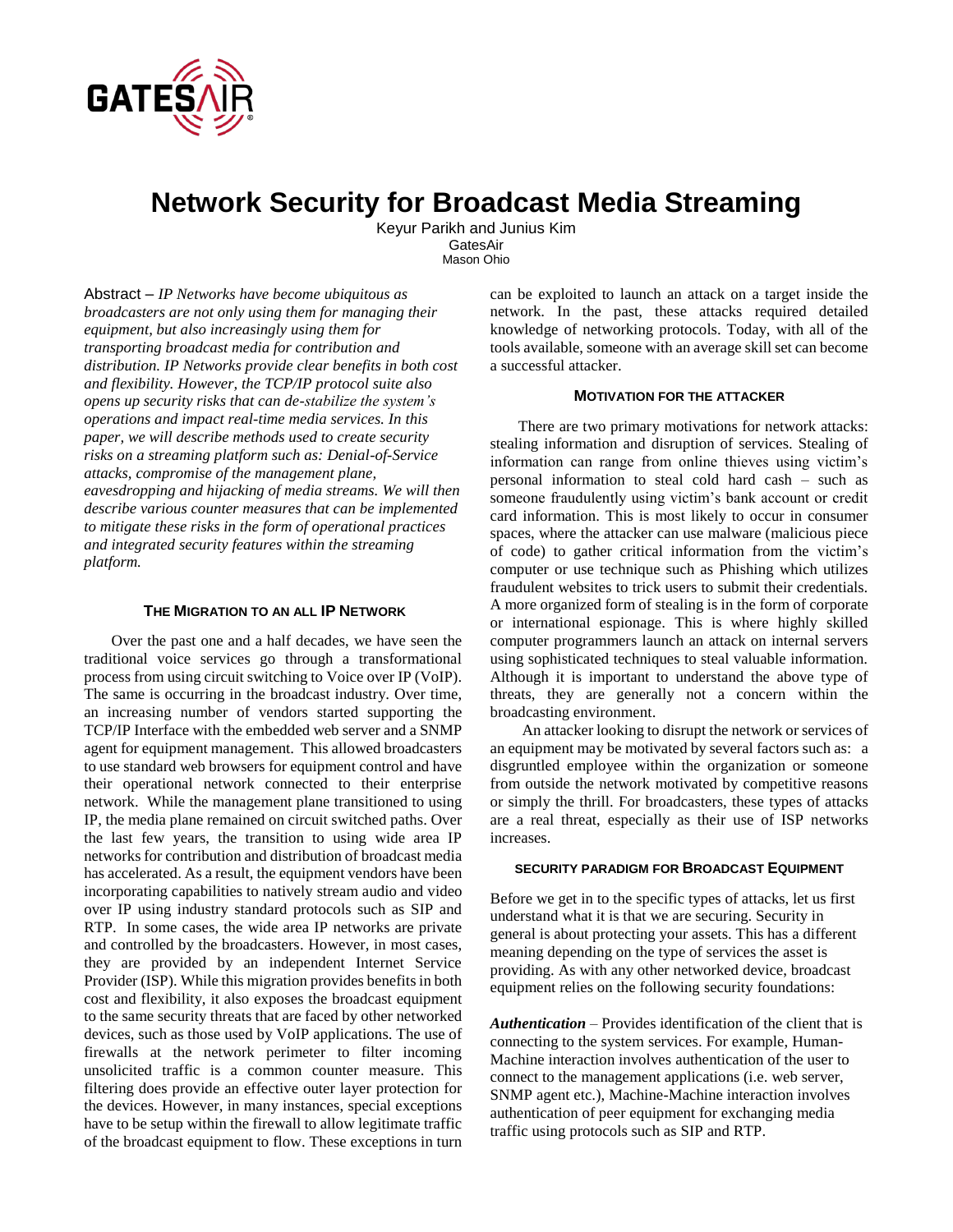*Authorization* – Primarily for Human-Machine interaction. It provides restrictions on the user's view of the system or the ability to make changes based on operational roles. For instance, making system changes may be restricted to the lead engineer, while the operator personnel may be restricted to what is needed for trouble shooting. *Auditing* – Process of providing an audit trail of configuration changes made to the system by an Authenticated and an Authorized end user. *Confidentiality* – This is also referred to as privacy. This process ensures that eavesdropping of management or media traffic is not possible. This is accomplished by using

encryption of management and media sessions. *Availability* – From a security perspective, this is the measure of the broadcast equipment ability to thwart off Denial-of-Service (DoS) attacks and remain operationally available.

# **TYPES OF ATTACKS**

In the consumer space, it is a well known fact that Microsoft Windows based laptops and desktops bear the brunt of the attacks. One of the main reasons for this is the sheer volume of devices that run the Windows operating system. Also, in most use cases, the applications are client driven which increases the potential of users clicking on malicious links on web browsers or Emails.

Broadcast equipment, on the other hand, generally runs on embedded or hardened operating systems with application services or protocols that are limited to system management and media streaming – see [Figure 1.](#page-1-0)



<span id="page-1-0"></span>**Figure 1 Network Architecture for Audio over IP**

Furthermore, these applications are primarily used in a server mode and therefore threats associated with user initiated actions, such as clicking on malicious links, are absent. It is also more difficult to get malicious code to execute in these devices because of the way the programs are compiled and linked in the embedded operating system environment.

However, these devices are vulnerable to other types of threats such as:

- Unauthorized system access via management applications such as: web server, FTP, Telnet, and SNMP services etc.
- DoS attacks to disrupt the operation of the system
- Tampering and hijacking of media traffic

Let's analyze each threat in more detail.

#### *UNAUTHORIZED ACCESS TO THE SYSTEM*

TCP/IP protocols such as embedded web (HTTP) server, FTP server, Telnet server or SNMP agent allow users to manage the equipment. Someone who gains successful access to the management plane with the proper credentials to modify system configurations can cause unlimited damage. The first step in initiating such an attack is to identify the type of services or protocol server that are running on a system. This can be accomplished in several ways: an inside attacker might already have this information through "Social Engineering" means. An outside attacker might perform a port scan on a system to determine which services are active and determine the underlying operating system which can provide specific vulnerabilities to attack. For example HTTP listens for client connections on TCP Port 80, FTP server listens for connections on TCP port 21, etc. Once the services are known, an attacker can either use the brute force method to crack usernames and passwords or sniff unencrypted traffic to steal the credentials. With the prevalent use of embedded web servers on these devices, threats from hacker methods that are commonly used to gain login credentials on web servers, such as Cross-Site-Scripting (XSS), or Dictionary attacks are present even if using Secure Socket Layer (SSL) protocol to secure the web connection. In the XSS attack, the hacker injects malicious client side script using user defined fields on a web form, the script on this form is then executed by the victim's web browser when they log on to the system's web page. In most instances, these types of attacks are meant to steal the victims' session cookies to gain access to the system. The Dictionary attack, which is the most common threat in this environment is meant to guess the password of the victim using an automated tool which attempts to figure out the password by trying different combinations. Threats such as SQL Injection attacks or remote code executions are less common in these devices since, in most instances, the systems do not utilize a SQL database or use server side scripting such as PHP for back-end processing. In most cases, the back-end processing is done using compiled languages such as C or C++, which makes this process very difficult.

#### *DENIAL OF SERVICE (DOS) ATTACK*

The single most threat to a network equipment from an outside attacker is (DoS ) attack via the service ports that are open for outside communication. The purpose of the DoS attack is to consume the system's resources so that it is not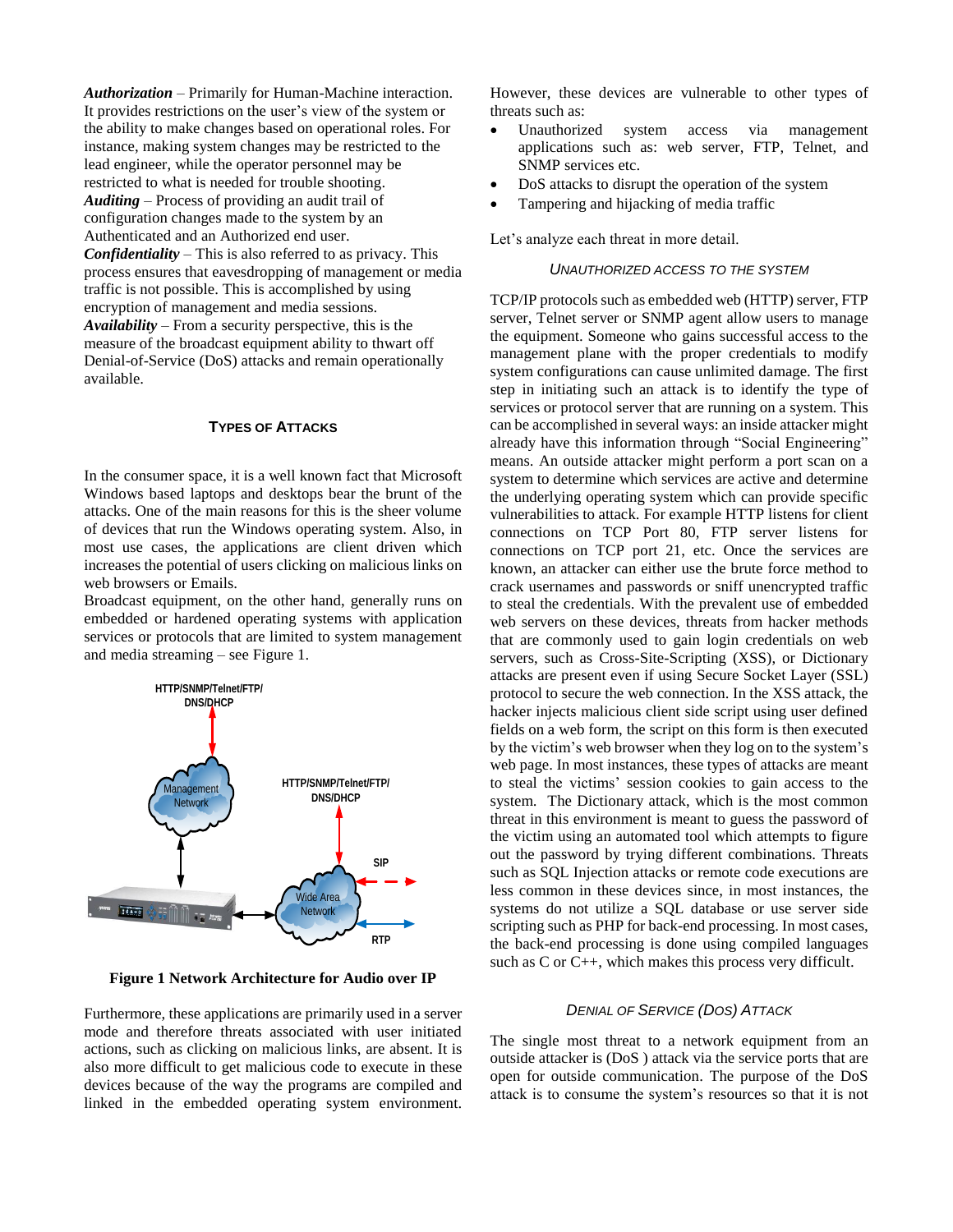able to process or respond to legitimate traffic, thus crippling the capabilities of the system to provide the intended services. Some examples of such attacks are:

*Ping Flood* – The TCP/IP Ping program uses ICMP protocol. It is a basic utility program used to detect reach ability of a device. It works by sending an ICMP Echo Request packet to the target system, which, in turn, responds with an ICMP Echo Reply packet. The attacker using this utility program can flood the target system with ICMP Echo Request packets which, then, can get overwhelmed with processing them and cause resource exhaustion.

*TCP SYN Flood* – The application services such as HTTP, FTP, Telnet and Secure Shell (SSH) use TCP as the transport protocol. A bi-directional TCP connection setup involves a 3 way handshake between the client and the server. The exchange starts off by a client issuing a connection request to the server on its "well known" port. The server responds with an acknowledgement for the forward connection and also issues a connection request back to the client for the reverse connection. The final message of the handshake is a client acknowledgement to complete the bi-directional connection. This is illustrated in the [Figure 2.](#page-2-0)



<span id="page-2-0"></span>An attacker using the 'TCP SYN Flood" tactic can inundate the server with TCP connection requests without actually going through the process of completing the connection. This in turn can exhaust the system's processing resources, causing it to be unreachable to legitimate users.

*IP Fragmentation Attacks* – IP packets are fragmented when they exceed the Maximum Transfer Unit (MTU) of the interface. The fragmentation process breaks the original IP packets in to multiple smaller packets so that each packet fits within the MTU of the interface. The destination system buffers up individual IP fragments until a packet is completely received. The fragments are then re-assembled at the destination node to re-create the original IP packet before sending it to the TCP or UDP layer. An attacker can exploit this process by using some known vulnerability in the operating system's TCP/IP stack by sending invalid fragmented packets, which in turn can cause the exhaustion of system's buffer resources or unpredictable behavior in TCP/IP stack. In some instances, these exploits include: sending excessive number of IP fragments or sending oversized payloads or sending overlapping IP fragments.

*ICMP Error Generation – The ICMP Error messages are* automatically generated by the receiving TCP/IP stack towards the sender when it encounters processing errors. Some of these error messages are also used by network utility program such as: Path MTU Discovery and Trace Route. A system may experience resource exhaustion if it is made to send these error messages at a very high rate. This is possibly due to an attacker intentionally sending packets that cause the receiver to enter the error generation state. Another use of the ICMP Error messages by an attacker is to "finger print" or determine the operating system of the equipment. Once the operating system is known, the attacker might use its known vulnerabilities to launch specific attacks.

#### *TAMPERING AND EAVESDROPPING OF MEDIA*

TCP/IP communication between two networked devices can be eavesdropped upon or intercepted by what is commonly known as a Man-In-Middle attack. An unencrypted communication using open standard protocols can be eavesdropped upon by sniffing the traffic at an intermediate Ethernet switch or a router. In a more severe case, the attacker can hijack a session by acting as a proxy between the communicating parties, thereby, not only eavesdropping on the traffic but potentially modifying it – see Figure 3.



**Figure 3 Man-In-Middle Attacker**

Within the broadcast industry, there is a push to move towards open standards protocols for interoperability between equipment of different vendors. While the use of open standards is good for interoperability, it also means that details of the protocols used for media transport are readily available to everyone. For instance, European Broadcast Union (EBU) has standardized using SIP with RTP and RTCP for Audio over IP transport. The SIP protocol carries the signaling information, while RTP carries the actual media. This specification calls for industry standard media algorithms to be used with RTP payload formats that are specified in IETF RFCs. The SIP and RTP specifications were originally developed for the VoIP industry but have since been adapted to transport any type of media. The SIP, along with its companion, SDP, specification is used for signaling the encoding and payload formats of the media carried within in the RTP packets. For some common media formats, the IETF has defined the standardized format for RTP. As a result, the SIP and SDP signaling may not be necessary to determine the media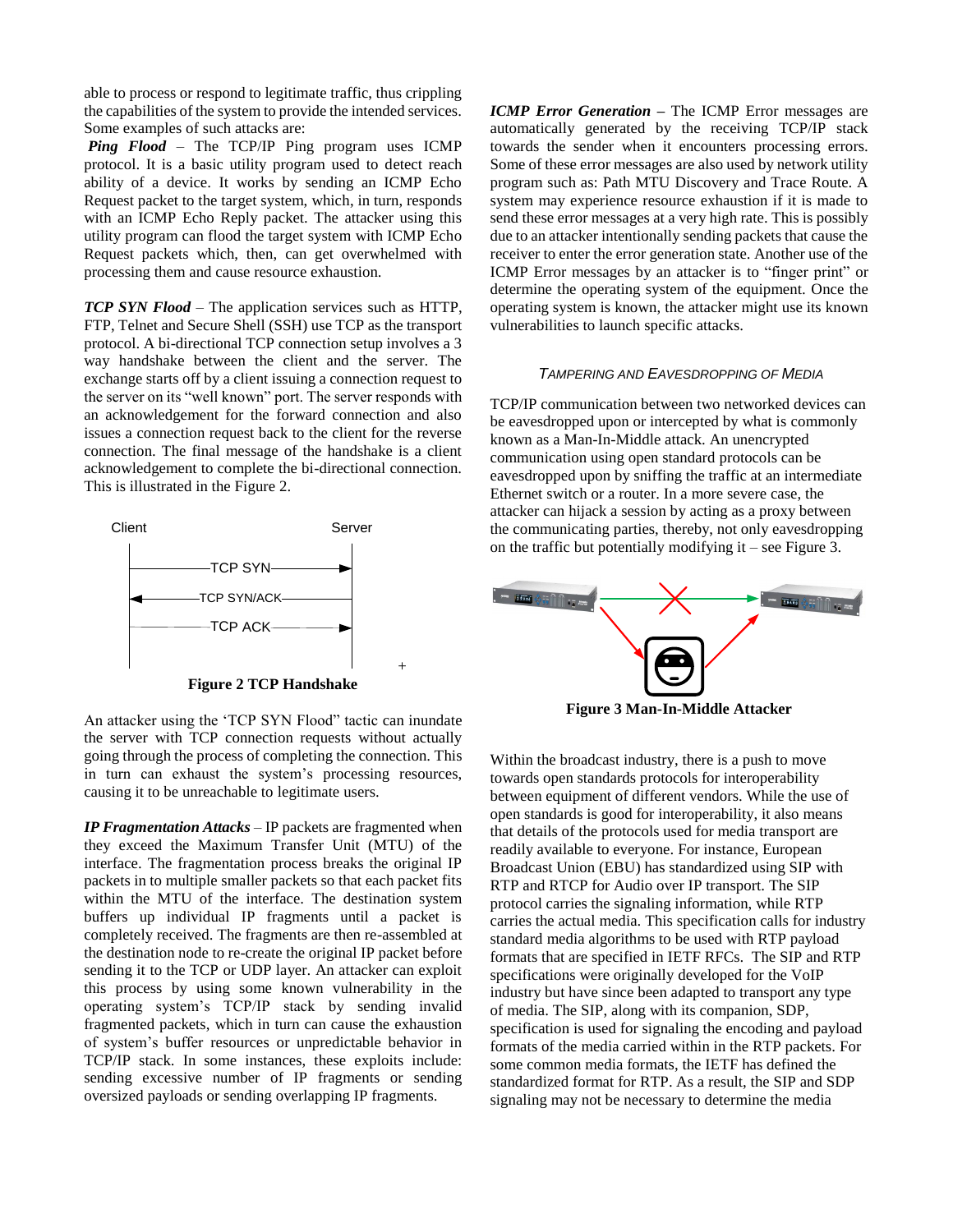carried within the RTP packets. Some examples of the standard RTP media payloads are G722 and L16. An attacker interested in eavesdropping on the media can intercept the SIP signaling packets to determine the type of media and its format carried with the corresponding RTP packets. Effort to counter this risk may depend on the sensitive nature of the broadcast signal. For most commercial broadcasts, this may not be an issue. However, in some cases, media content would need to be protected in transit.

On a more serious case of a Man-In-Middle attack, a person can hijack a RTP stream and start sending their own media to the receiver for broadcast. This can be done on an active stream, where the attacker has learned about the RTP session in progress. It can then intercept the legitimate stream from the sender and send its own stream to the receiver. In another scenario when proper authentication precautions are not taken at the receiver, attackers may simply use SIP to setup a RTP stream with the receiver at the broadcast site and start sending their own media.

## *WHAT ABOUT IPV6?*

Where network layer security is concerned, IPv6 is not necessarily more secure than IPv4. The IPv6 does specify the use of IPSEC protocols for security as an optional requirement for a node (RFC 6434). However, one can also run IPSEC currently over the IPv4. As far as application level protocols, such as Telnet, SIP or HTTP are concerned, the threats discussed above are no more or less vulnerable when running over the IPv6 network. As far as DoS attacks are concerned, generally for IPv4 networks, the streaming devices are behind a NAT (Network Address Translation) router for address translation. Although, NAT routers are not purpose built for security, the commonly used Symmetric NAT technique does provide the first line of security for devices sitting behind NAT by blocking unsolicited traffic. In contrast, in the IPv6 environment, the devices do not need address translation and therefore do not require to be behind a NAT router. Thus, a separate Firewall is required to protect the inside devices for being directly exposed to a wide area network.

The bottom line with IPv6 is that, as proliferation picks up, education and awareness of the protocol will spread, vulnerabilities will be fleshed out, security devices such as Firewalls and Intrusion Detection Systems (IDS/IDP) will be updated, and in time, it will reach the maturity that IPv4 has reached.

#### **COUNTERMEASURES**

The responsibility to counteract these threats lie both with the broadcast equipment vendors as well as the operators. The equipment vendors should take a cue from vendors of VoIP equipment and start integrating security measures within the equipment. The operators, on the other hand,

should keep themselves educated on the latest threats and employ the best operational practices.

## *INTEGRATED SECURITY FEATURES*

Although in most cases, the streaming devices would be protected by a firewall at the periphery, vulnerabilities to the above threats still exist via the open ports. In this section, we list some security capabilities that can be included within the streaming device to help against those threats:

- Programmable IP Access Control List (ACL) per Network Interface that restricts the access to protocol services (e.g. Web, SNMP, FTP, SIP etc.) as well as communication from only specified IP Addresses. For example in *Figure* 1 *[Network](#page-1-0) [Architecture for Audio over IP](#page-1-0)* disabling all protocol services over the WAN network except for media streaming protocols (e.g. SIP, RTP, RTCP).
- ICMP control to restrict the processing rate of the ICMP packets to no more than what is required for normal utility functions. Typically restricting them to a few packets per second should be sufficient.
- Web access protection
	- o SSL for authentication and privacy
	- o Strong filtering of user populated fields to mitigate XSS type attacks
	- o Strong password requirements with mitigation techniques against Dictionary attacks, for example: blocking suspected IP addresses or including a secondary authentication scheme such as a secret question or use of CAPTCHA ("Completely Automated Public Turning test to tell Computers and Humans Apart")
	- o Create user roles for system management. The role based control of the system operation will enhance traceability.
- Logging system configuration changes for audit purpose.
- Support SSH protocol to provide secure file copy or shell access to the system if needed. The SSH protocol provides user and host authentication as well as data integrity and encryption.
- Support authentication and encryption of SIP signaling using the Transport Layer Security (TLS) protocol. The TLS protocol works in a similar manner as SSL. By using TLS, both peers are authenticated and the integrity and privacy of the messages are maintained.
- Support secure RTP for media transport. Secure RTP provides encryption as well as data integrity and authentication. The secure RTP protocol prevents eavesdropping of a media payload by encrypting it using symmetric keys. To prevent session hijacking, the entire payload is hashed with